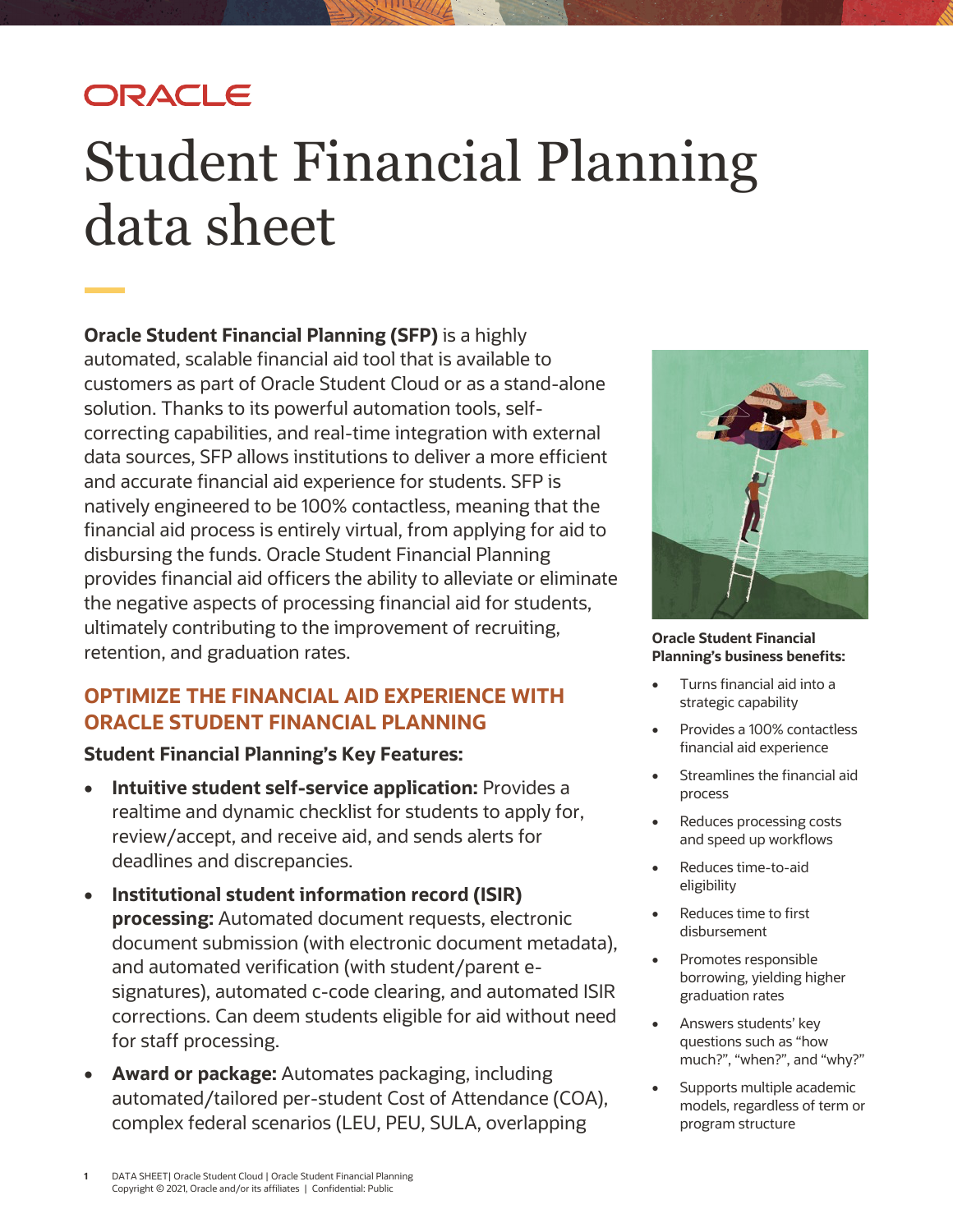loans, loan proration, additional unsubsidized eligibility, configurable grade-level progression and many others) and provides tools for automating non-federal funding sources (including automated CommonLine loan processing). Delivers a comprehensive financial plan to student along with customizable award-notification.

- **Disbursement:** Automated configurable disbursement criteria, and auto reconciliation of ledger posting dates with COD. Instantly releases disbursement as student meets criteria and handles downstream processing including electronic/paper student notification/right-to-cancel, COD communications, G5 drawdowns, CommonLine disbursement rosters. Automates Post-Withdrawal Disbursements, Late Disbursements and Grant-Overpayments including electronic student notification and electronic disbursement acceptance.
- **Credit balance:** For each disbursement, calculates and splits credit to school/student.
- **Refunds**: Automated 10-Step R2T4. For program or term level withdrawals, calculates earned aid, automatically returns unearned aid to the DOE, and automatically reinstates aid if student returns. Automatically downstream processing like Post-Withdrawal Disbursement and Grant Overpayment, engaging electronically with student through student interface.
- **Analytics**: Grants insight into measures such as student funding sources and institutional cashflow, allowing institutions to optimize financial aid processing and student financial outcomes from the top-down.
- **Flexible academic model:** Supports multiple academic models within the same environment. For example, it can manage the financial aid package for a student enrolled in a variety of programs and terms (SAY Term, BBAY Term, Nonterm, Competency Based Education, etc.)
- **Mobile responsive**: Provides intuitive, mobile-friendly experience
- **Brandable/skinnable:** Maintains consistent institutional experience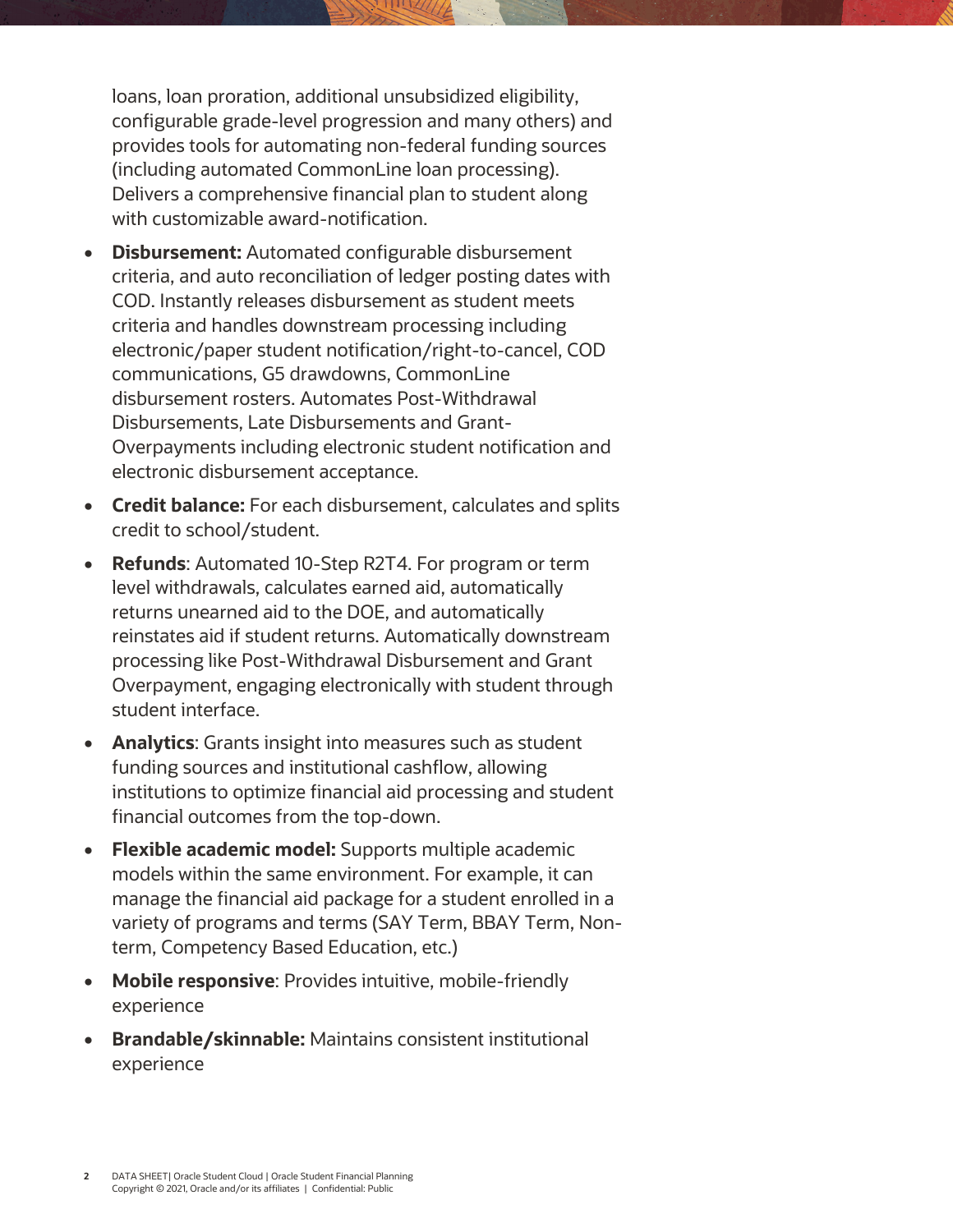#### **PLAN FOR YOUR FINANCIAL AND ACADEMIC FUTURE**

Unlike other financial aid systems, SFP is built with the student experience in mind. SFP's student portal provides visibility into a student's entire academic journey, regardless of the different types of academic programs they're enrolled in. As a result, each student has instant and readily understandable feedback on the financial implications of their academic choices, which in turn empowers them to make better-informed academic and borrowing decisions to set them up for future success.

#### **For students:**

- Estimates aid for the entire length of their academic journey, helping them make better academic choices and improve the likelihood they will graduate before their aid runs out
- Provides an intuitive mobile experience
- Improves student experience, visibility, and satisfaction
- Empowers students to make informed academic and borrowing decisions
- Provides students with instant feedback on financial implications of their academic choices
- Optimizes private and public funding sources mix to reduce student debt





#### **Student Financial Planning improves outcomes for all stakeholders**

SFP goes beyond just processing financial aid. It helps to improve outcomes for all stakeholder metrics including borrowing, default, and graduation.

Moreover, by significantly reducing the amount of time it takes for students to become eligible for and receive financial aid, SFP can vastly improve student experience and satisfaction rates.

One current customer has already realized a 24% increase in their Net Promoter Score and a \$2M+ return on its SFP investment.

Student Financial Planning's Student Portal simplifies the financial aid process.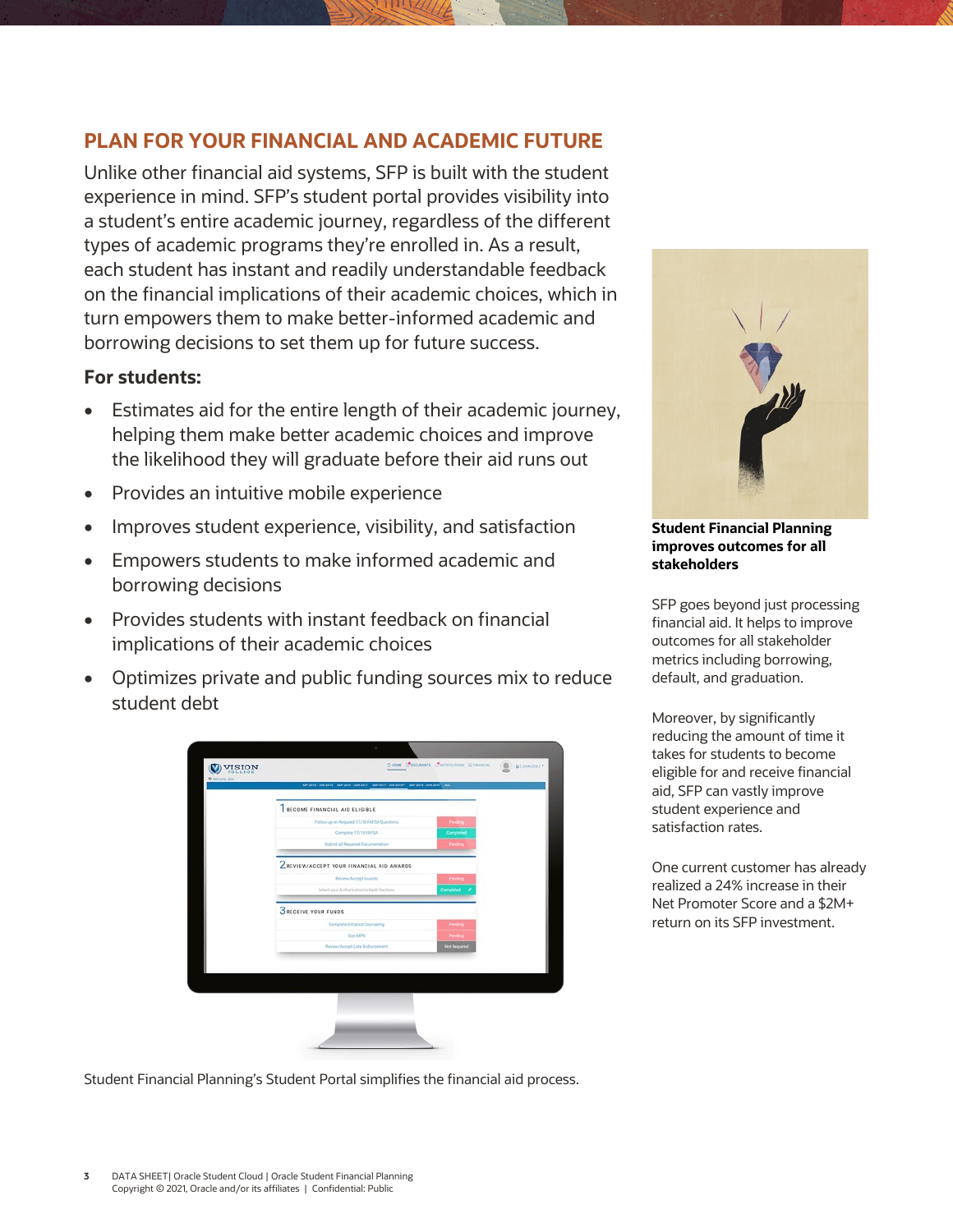#### **RISE ABOVE THE PAPERWORK**

You could spend hours studying new US Department of Education (DOE) regulations each year—and it still wouldn't be enough to learn them comprehensively. Why not take advantage of new tools that can help you manage the complexity created by such rules? Because SFP is automated to manage each student's financial plan in real time, it frees up the time and agility you need to focus on more productive, strategic tasks, and serve as a true advisor and advocate for your students.

#### **For Financial Aid administrators:**

- Reduces processing costs and speed workflows to deliver timely and accurate student aid
- Provides full data input and output snapshot for every change
- Self-explains behavior and calculations
- Provides comprehensive fund management capabilities, with the ability to define an infinitely flexible set of funds (state grants, private loans, institutional grants, federal loans, scholarships, etc.)
- Ensures regulatory compliance through expert rule-based automation
- Performs synchronization and micro-reconciliation with government sources to eliminate discrepancies and reduce the difficulty of annual audits.
- Creates system-generated corrective suggestions and anticipatory interventions to improve outcomes

#### **OPTIMIZE INSTITUTIONAL OUTCOMES**

Oracle Student Financial Planning allows institutions to define an infinitely flexible set of funds such as state grants, private loans, institutional grants and loans, and scholarships, while leveraging data from all ecosystem software. This capability enables SFP to match these various funding sources to student financing requirements autonomously and in real time. Moreover, like Oracle Student Management, SFP is designed specifically to support multiple types of academic models within the same environment (for example, it can manage the financial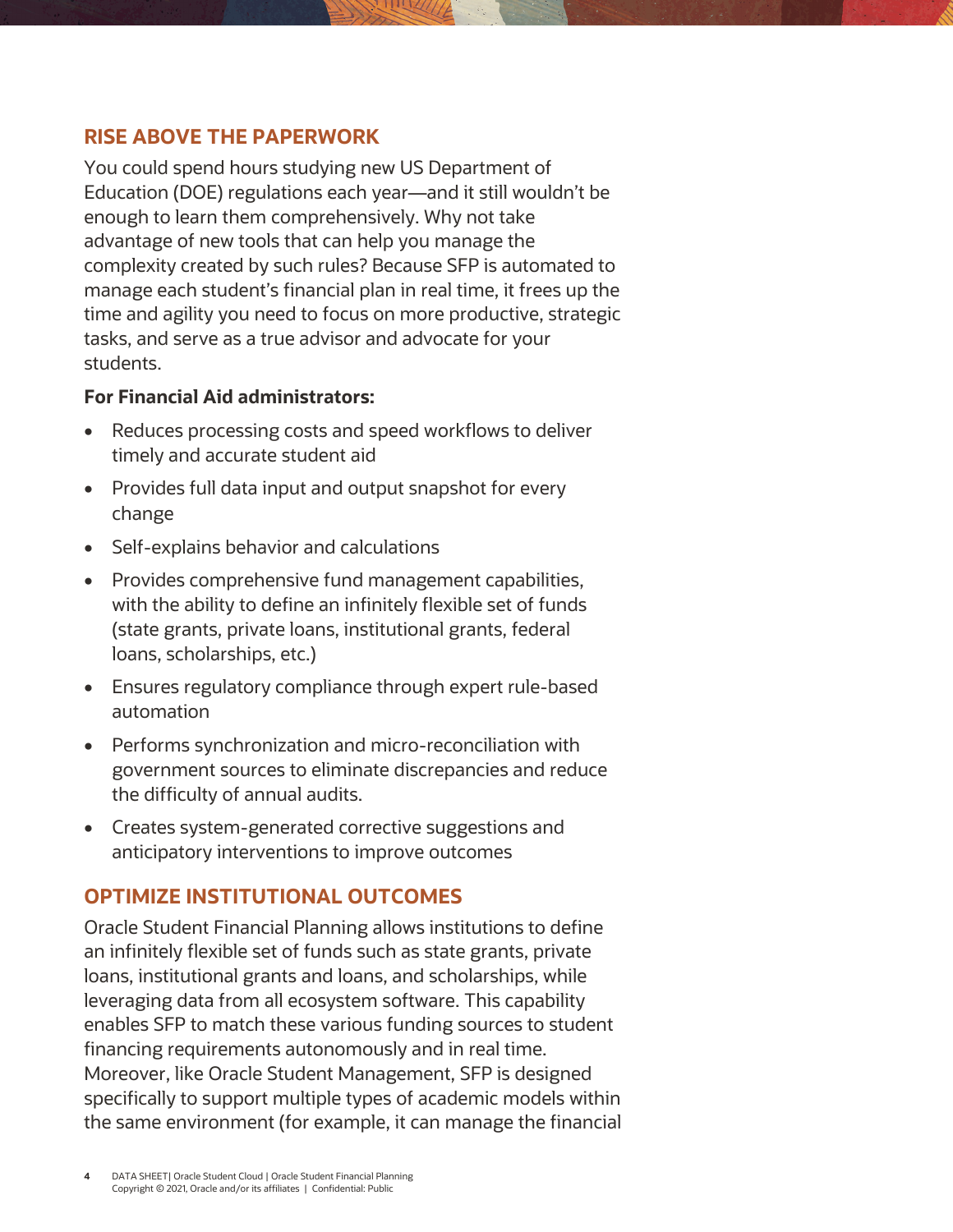aid package for a student enrolled in a variety of programs and terms, such as both a standard-term course as well as an online CBE course with a non-standard term). In other words, SFP empowers institutions to have greater flexibility in terms of the programs and funds it provides to its students.

#### **For institutions:**

- Maintains compliance with changing financial aid regulations and legislation
- Provides real-time synchronization and micro-reconciliation with government systems to eliminate discrepancies
- Reduces the effort and complexity of annual audits
- Improves students' Net Promoter Score (NPS) and satisfaction survey results

### **A PRACTICAL PATH TO A UNIFIED HIGHER EDUCATION CLOUD**

Your student system is only one element of your campus enterprise. That's why Oracle Student Cloud is part of the industry's most complete higher education cloud, including ERP, HCM, and other enterprise applications, built on an infrastructure and platform designed to deliver best-in-class scalability, performance, and security.

We also recognize that every school is different, with different strategic priorities. That's why we offer a range of adoption choices to help you chart your own incremental path to the cloud. For example, you may want to begin with financial management, financial aid, or talent management, and then gradually add core HR, ERP, procurement, budgeting and planning, and other cloud modules to form a unified system. You can deploy cloud services incrementally on Oracle's robust public cloud and gradually build a unified higher education platform to drive positive outcomes for students and optimize efficiency for administrators.

Oracle Student Cloud leverages the power of the higher education cloud. You'll use Cloud HCM to manage your employees who are assigned as instructors to classes, with Cloud ERP to manage your students' accounts and provide easy payment processing during the enrollment process. Oracle



**Oracle Student Cloud** is a complete suite of solutions that blurs the boundaries between traditional systems — SIS, ERP, CX, analytics, etc. — to provide a powerful and connected experience across the entire student lifecycle.

- Student Management (for traditional and continuing education)
- **Student Financial Planning** (for financial aid)
- Customer Experience (CX) (Oracle Sales & Service Cloud and Oracle Marketing Cloud):
	- o Student Recruitment
	- o Student Engagement
	- o Student Support
	- o Advancement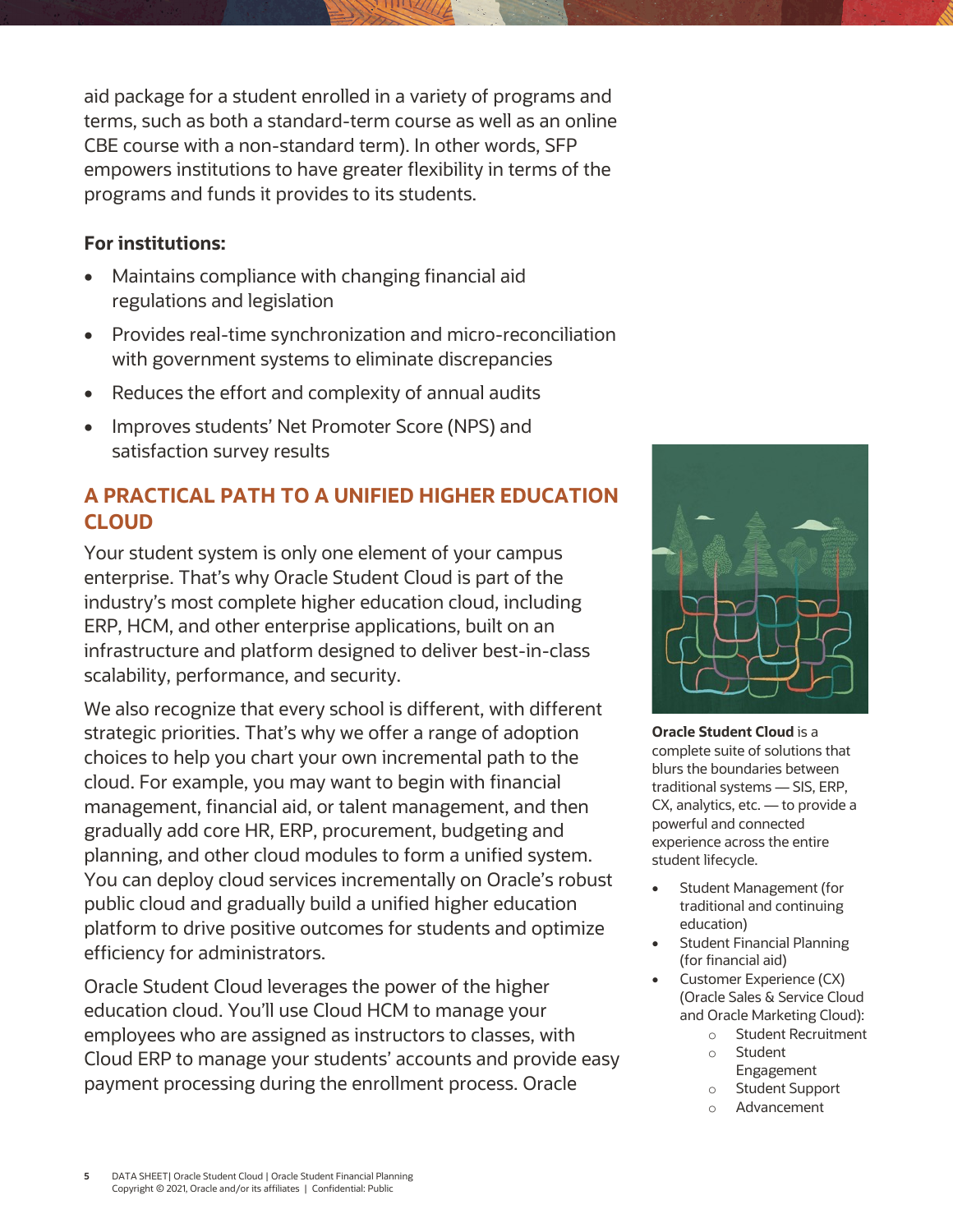products work together to provide you with all the tools you need to serve your most important customers: your students.